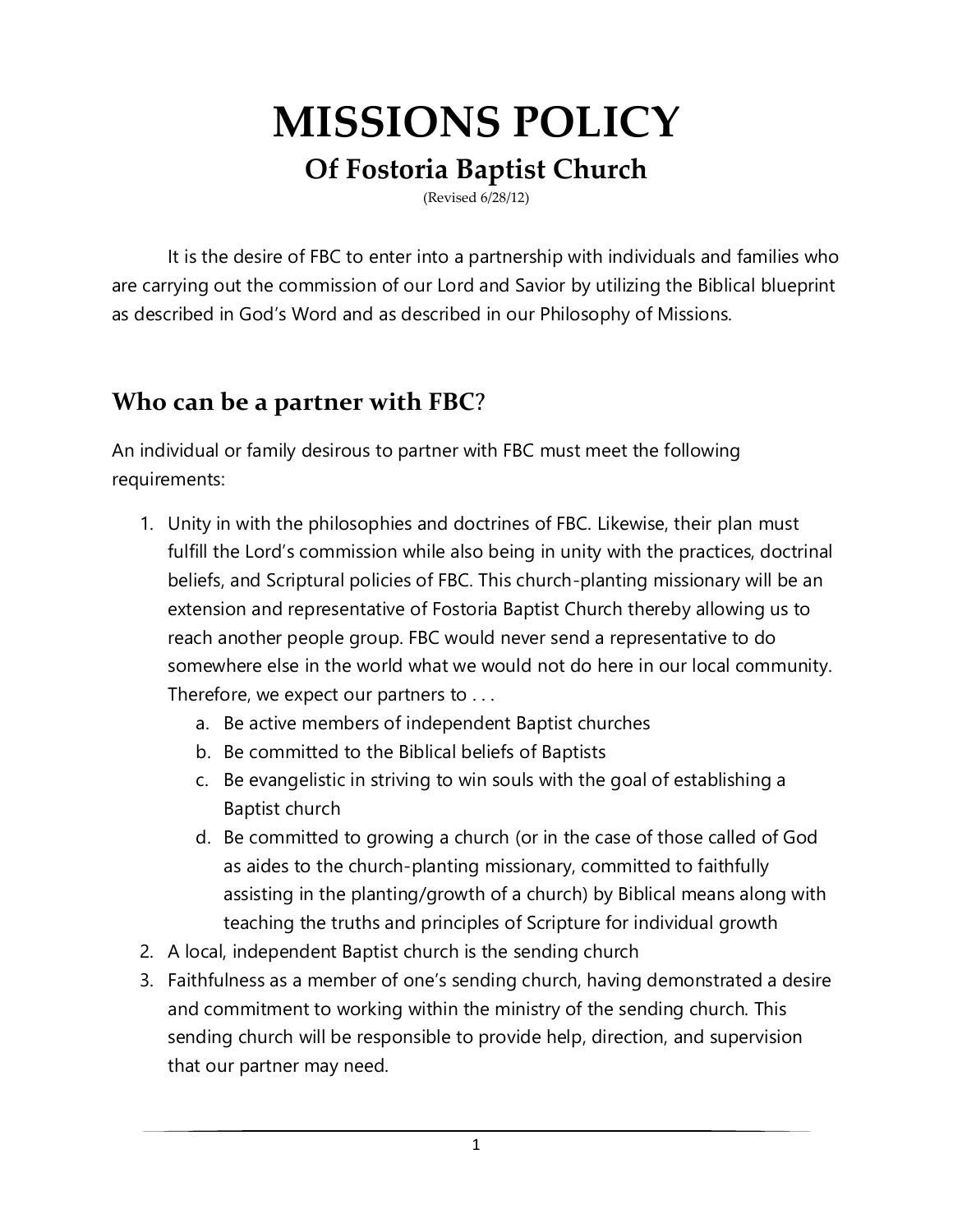- 4. Dutifully seek the support of other like-minded churches who will partner together with the church-planting missionary thereby providing the means for them to go and serve the Lord within their designated field.
- 5. If necessary, seeking an approved mission agency to assist with preparations and oversight of the different areas of one's ministry.

#### **How Do I become a partner with FBC**?

- 1. Contact Pastor Henry via email or regular mail [\(shenry@fostoriabaptist.org\)](mailto:shenry@fostoriabaptist.org) to begin the process of establishing a partnership.
- 2. Via email or regular mail, send promotional information for Pastor Henry to look over.
- 3. If it is believed that you might be a possible candidate for support, Pastor Henry will contact you, providing you with the following for you to look over, with some items needing to be returned when completely filled out:
	- a. This Missions Policy
	- b. FBC's Philosophy of Missions
	- c. Our articles of faith
	- d. Missionary Questionnaire-please fill out and return
- 4. Once you have returned the questionnaire, you may be requested to participate in a phone conversation/interview with Pastor Henry.
- 5. Pastor Henry may request that you come and present your ministry and field during an upcoming service or for our FBC Missions Conference.
- 6. Once you present your work, the pastors along with deacons will decide as to whether or not to recommend you to the church family for missions support.

## **What does FBC do for its partners**?

- 1. We will commit ourselves to providing prayer and financial support.
- 2. Financial support will be sent to a non-profit entity—such as the sending church, a mission agency (Example-BIMI), or the church being established—in accordance with the wishes of the sending church.
- 3. Concerning financial support:
	- a. Financial support will be sent out quarterly